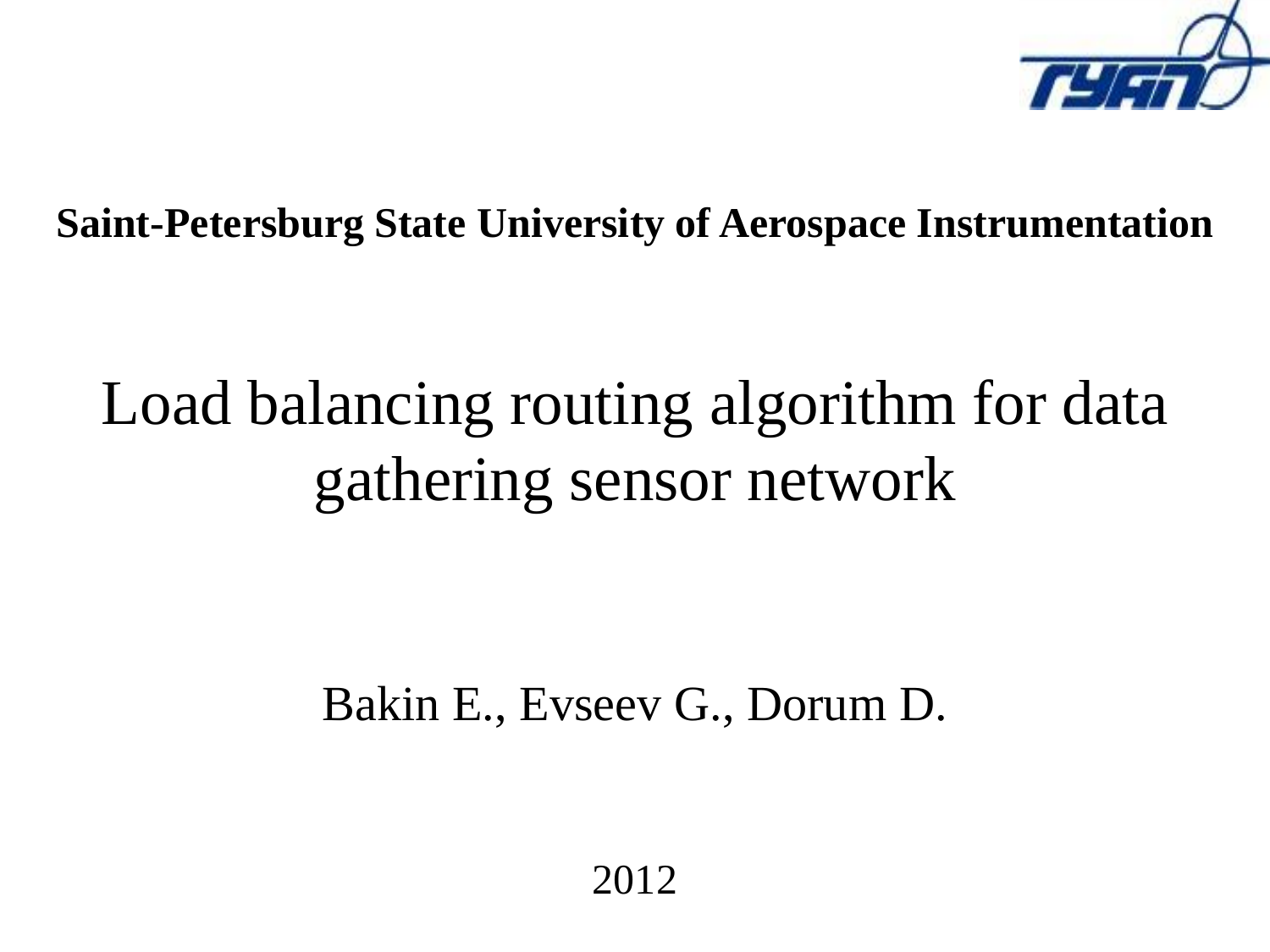# Agenda

- Data gathering sensor networks description
- Cyclic data gathering mechanism
- Problem of bottlenecks in routes
- Classic Dijkstra algorithm
- Modified Dijkstra algorithm
- Analysis of algorithm effectiveness
- Conclusion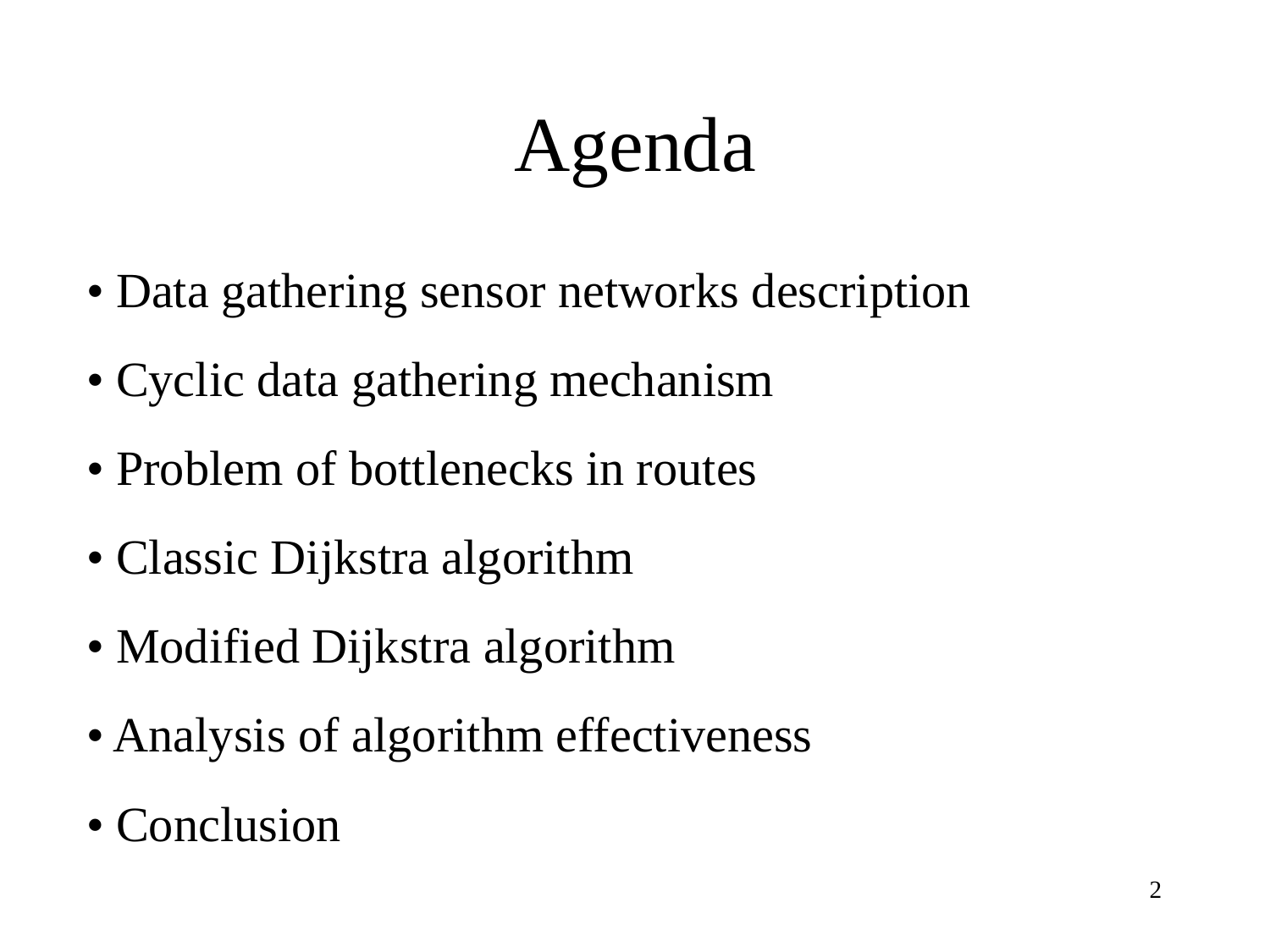## Data gathering sensor network

- **1. Consists of a set of identical elements (sensors) and base station (BS).**
- **2. Sensor purpose: environment parameters measurement, transmission of messages to base station, relaying of messages, going from other sensors.**
- **3. BS purpose: gathering, processing and storage of information, coming from sensors, transmissions management.**

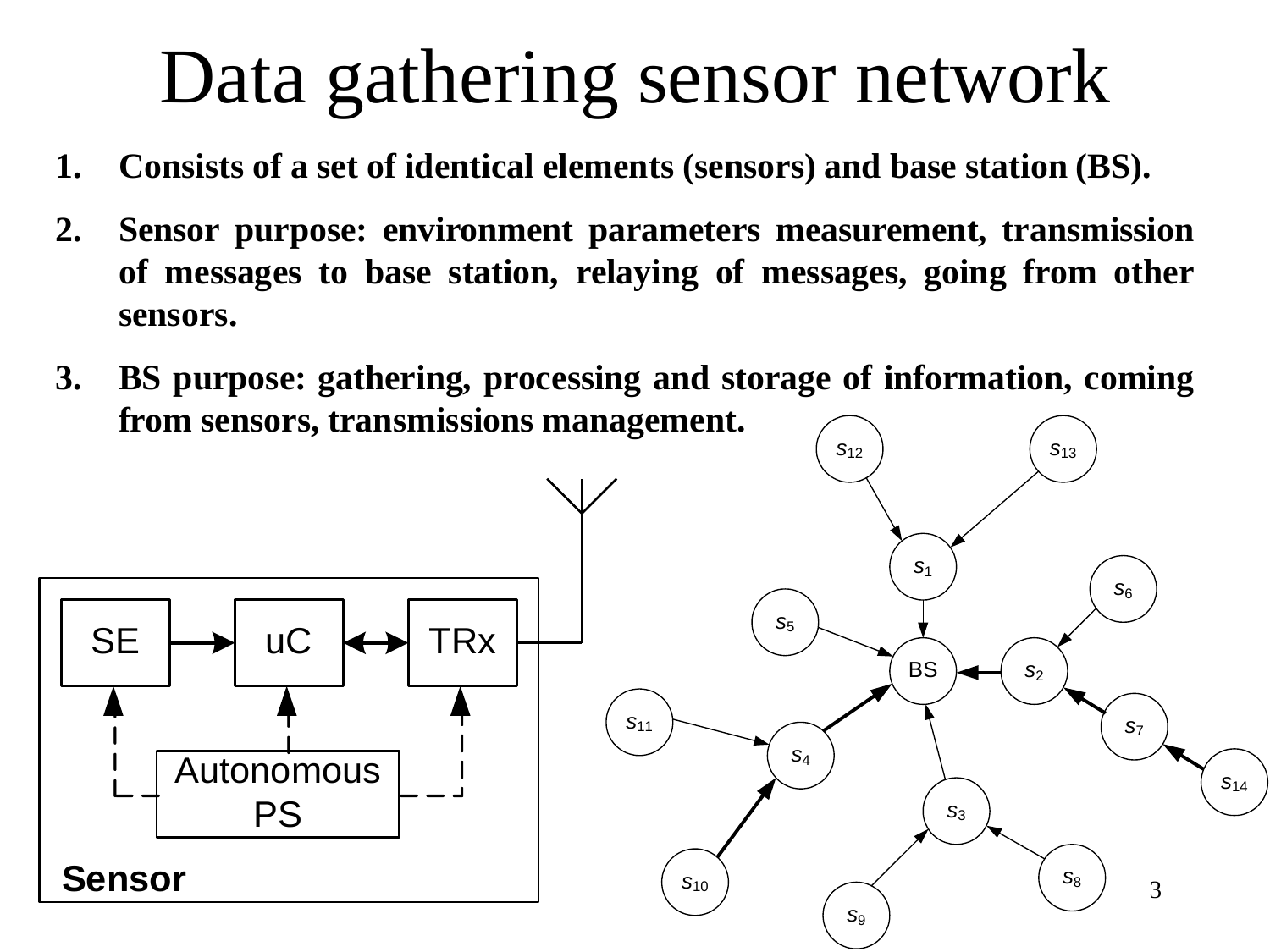Cyclic data gathering

Each sensor forms a

message

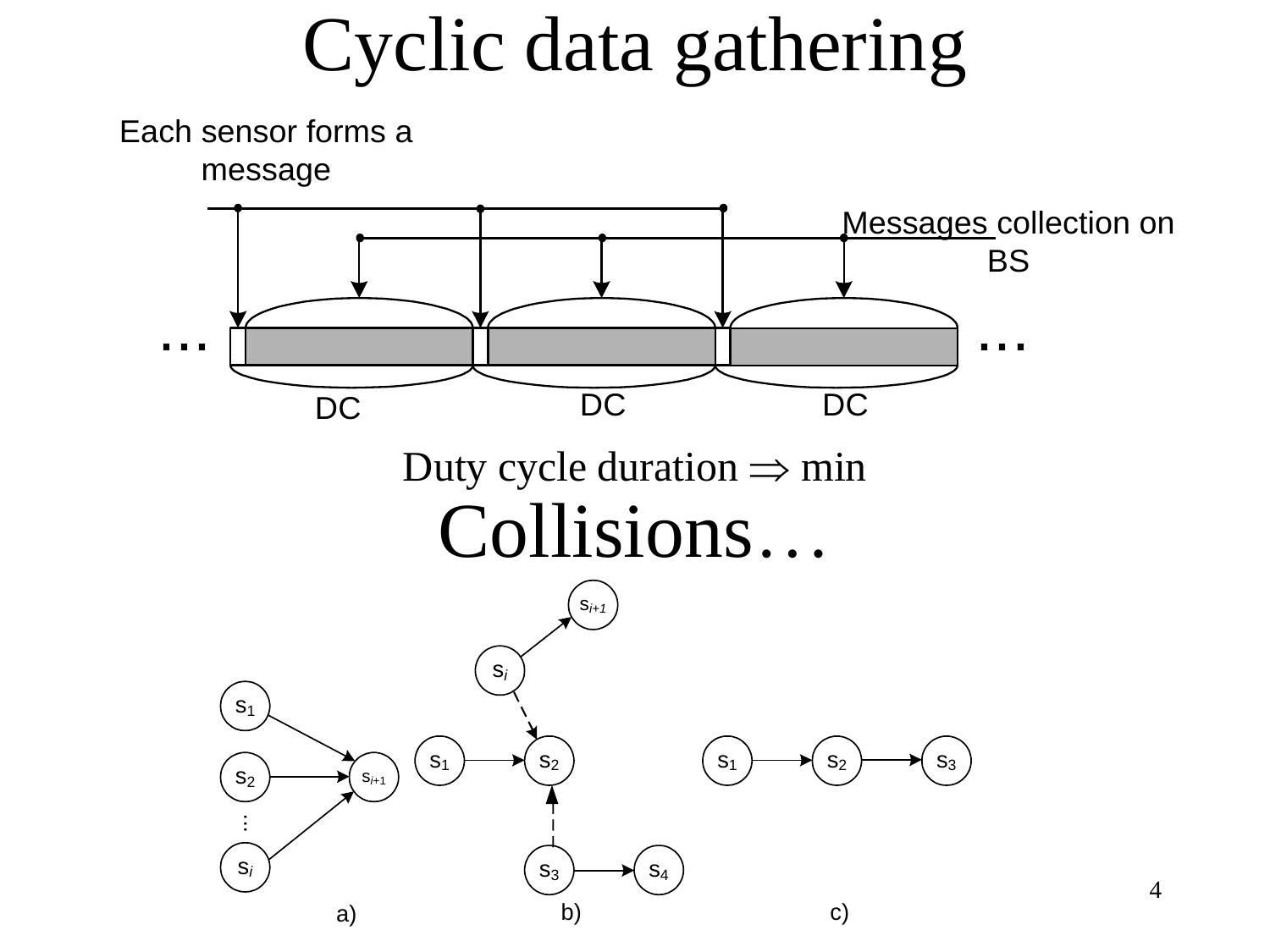

**Unbalance in routes lead to:**

- **collision number increasing**
- **duty cycle duration increasing**
- **frequent discharge of particular sensors batteries**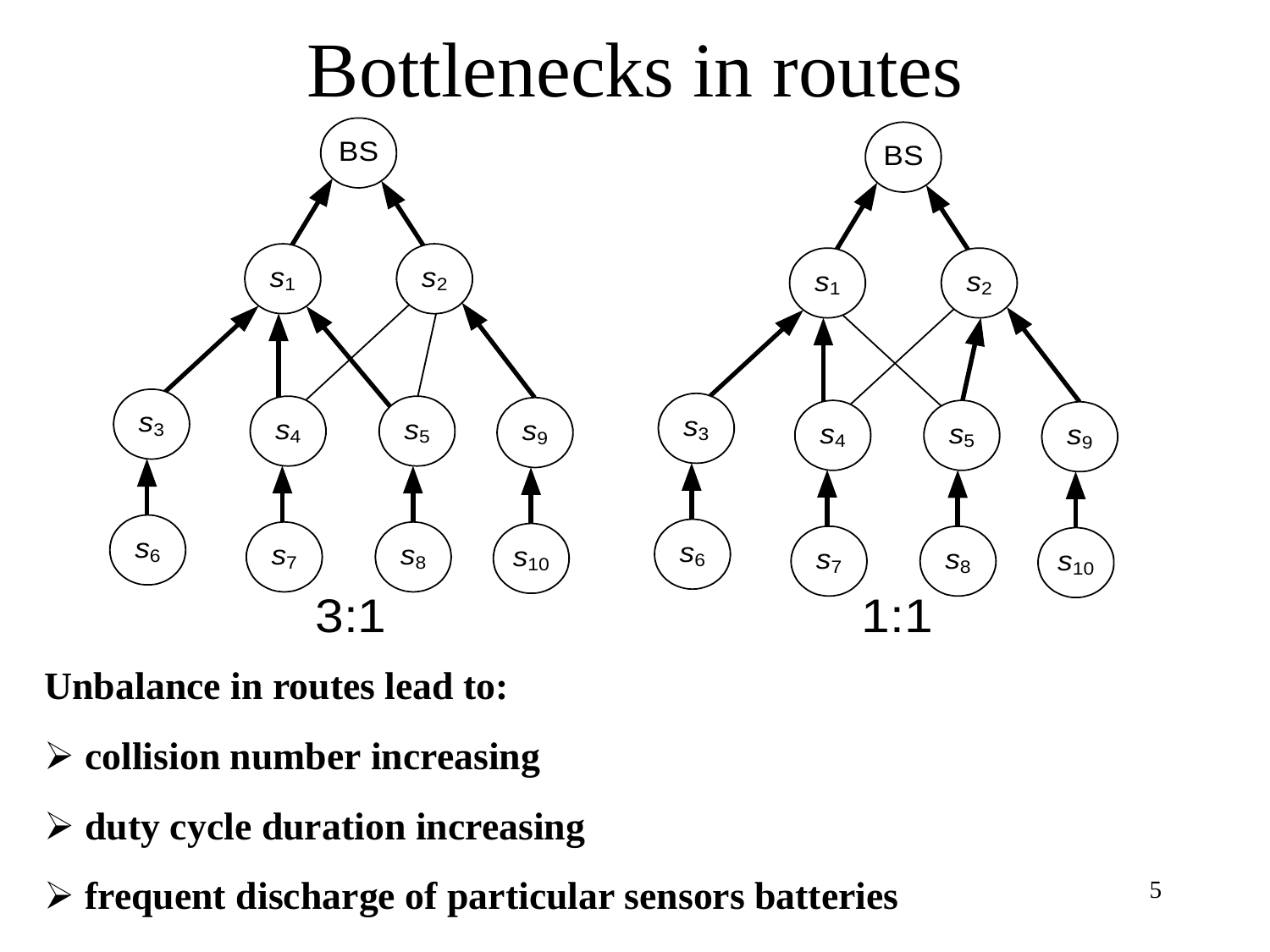# Requirements to routing algorithm

 Balancing of traffic load between sensors (minimization of number of bottlenecks in routes).

 $\triangleright$  Minimization of quantity of transmissions during duty cycle (thus minimization of total energy consumption of the network). **This can be achieved with routing through the shortest path.**

Low computation complexity.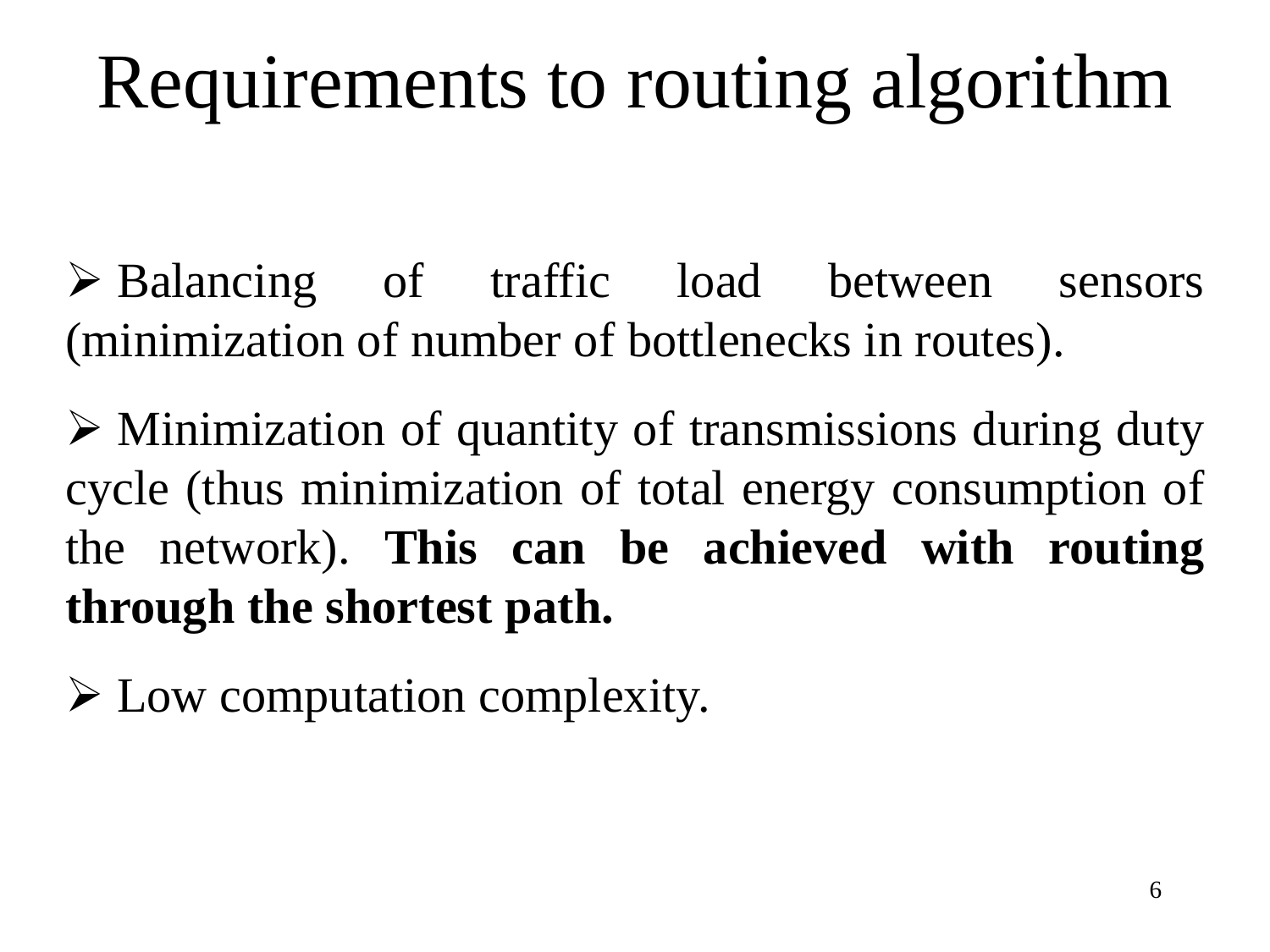# Classical approach: Dijkstra algorithm

 $S = \{s_0, s_1, \dots, s_N\}$  – set of sensors in the network

 $L = \{..., l_{i,j},...\}$  – set of links in network.  $l_{i,j} \in L$  if reliable channel exists between sensors  $s_i$  and  $s_j$ 

*wi,j –* weight of link *l i,j*

#### **When using classic Dijkstra algorithm for routing:**

•Algorithm calculates the shortest path from sensor to BS minimizing sum of weights of links, used in a route.

•Weights  $w_{i,j}$  do not vary during algorithm work and usually equal to each other.

• Routes form a tree with a root in BS, thus loads are highly unbalanced.

**Notation:** 
$$
r_i = \text{Dijkstra}(s_i)
$$

7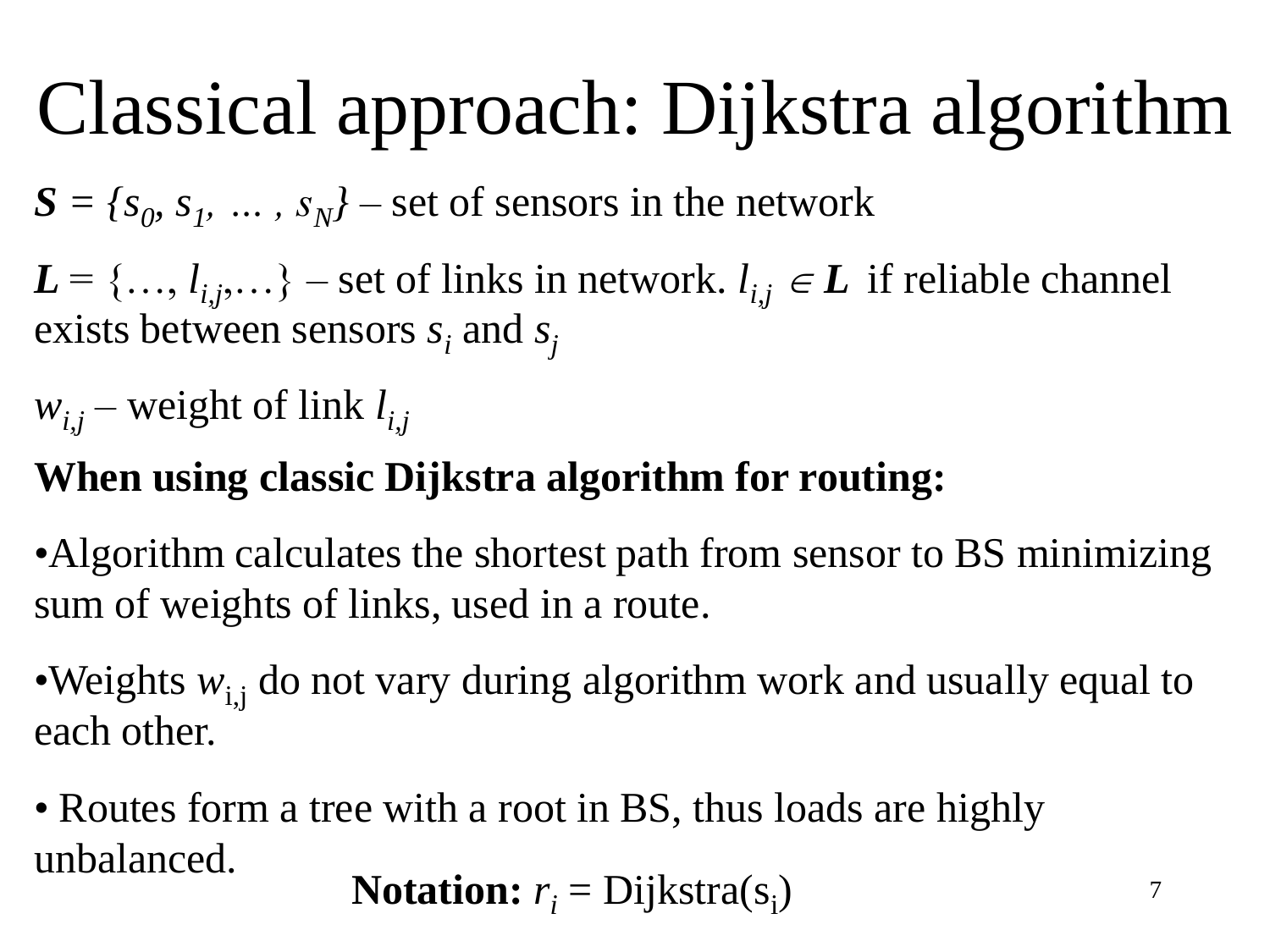### Modified Dijkstra algorithm: main idea

- 1. Initially all the weights  $w_{i,j} = 1$ .
- 2. Routes are calculated for all the sensors one-by-one.
- 3. After each iteration, weights of each link in calculated route are increased on  $\Delta w$ , thus increasing "fee" for these links usage in further routs.

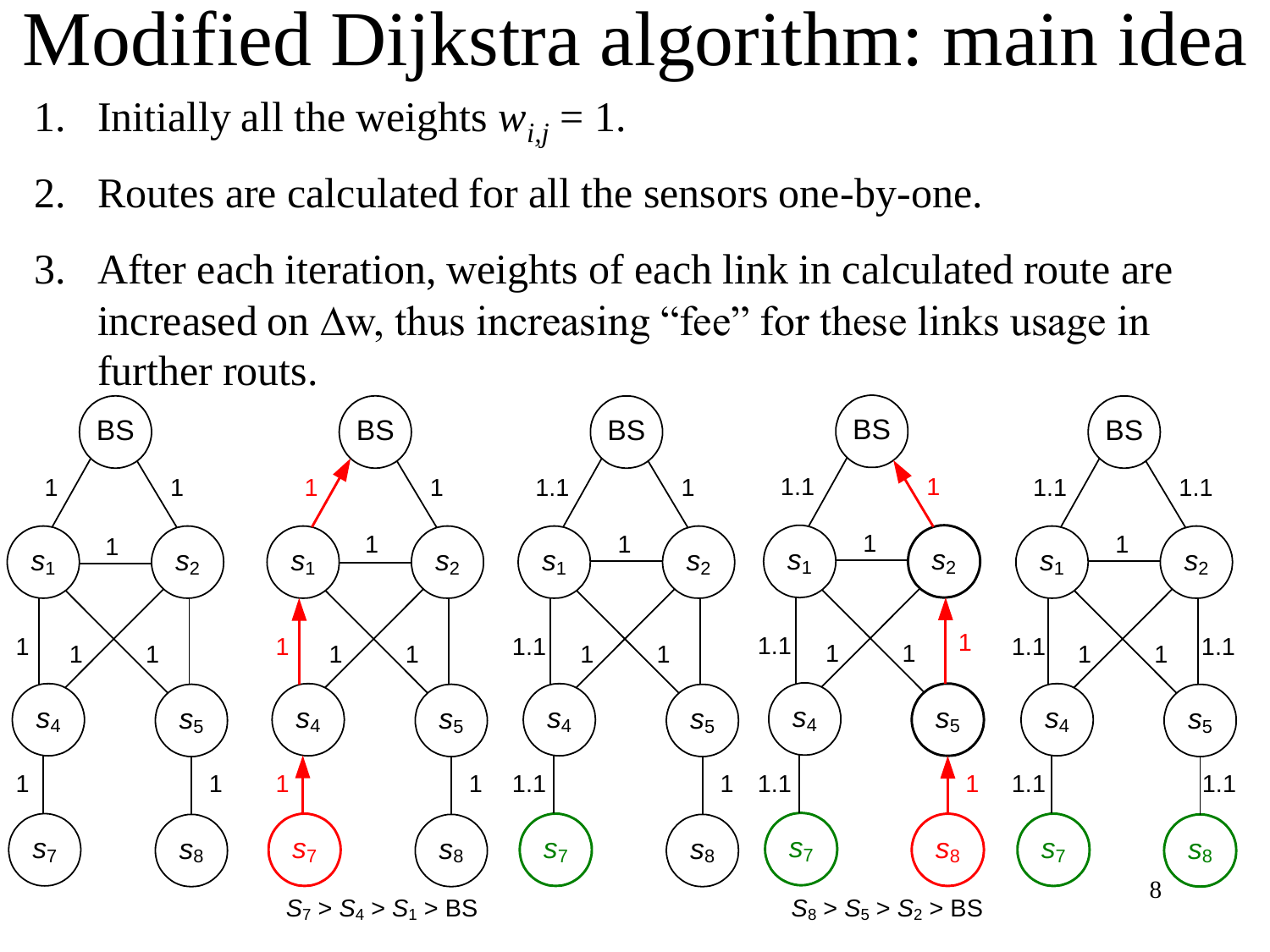### How to choose  $\Delta w$  correctly?

#### **Sample.** If  $\Delta w = 1$ :



If  $\Delta w$  is chosen incorrectly total number of transitions can grow sufficiently.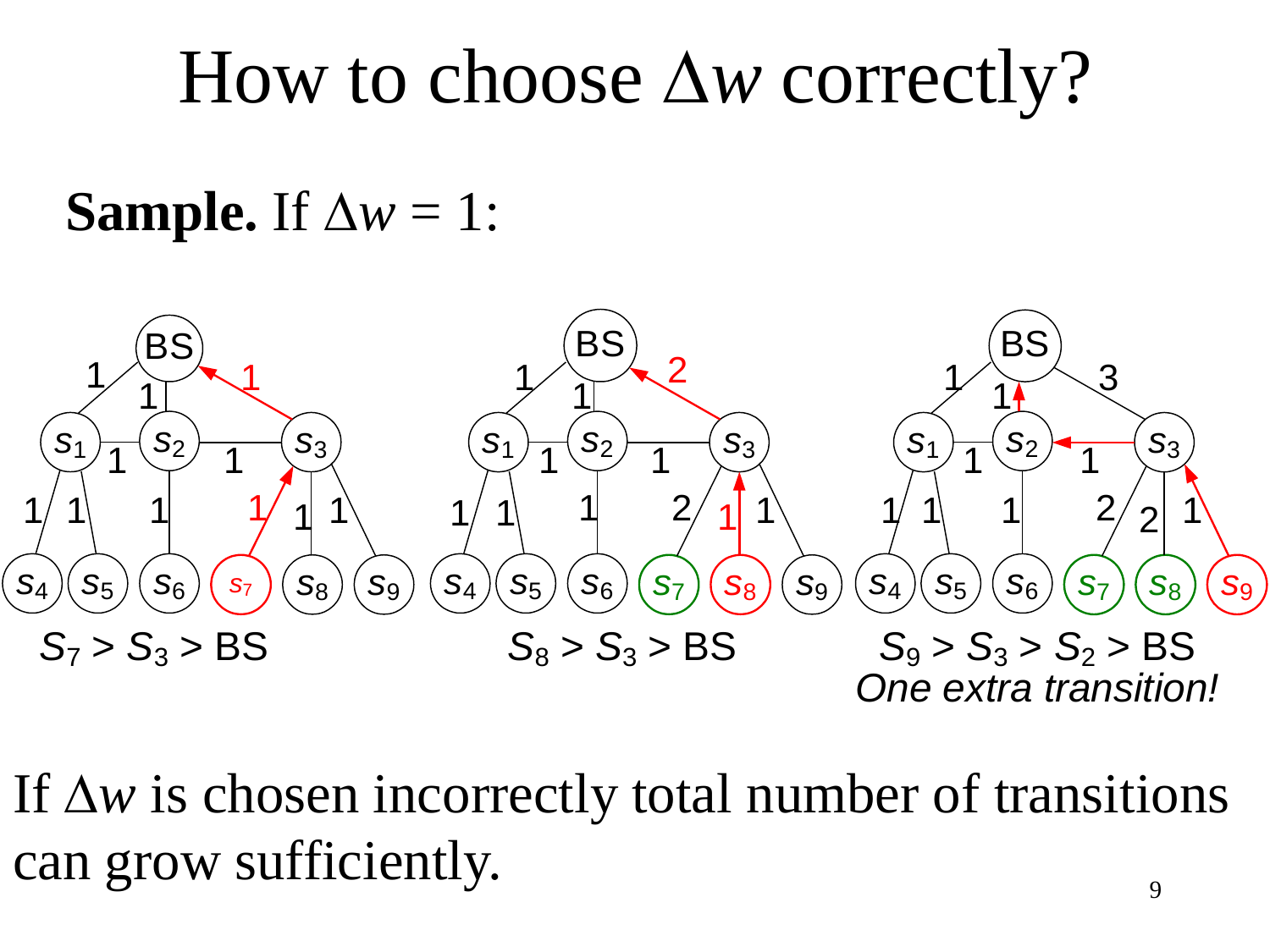### Lemma…

If  $\Delta w$  is chosen less or equal to  $1/N^2$  (here N is number of sensors in the network), than all the routes, calculated with proposed algorithm would go through the shortest path.

### Proof…

And this value is less than initial weight of the link.  $_{10}$ After each iteration any link's weight is increased on value 1/*N*<sup>2</sup> . Thus after all *N* iterations any link's weight would increase no more than on  $N/N^2 = 1/N$ . Since the longest possible route contains *N*-1 links, total links weight wouldn't increase on more than  $(N-1)/N < 1$ .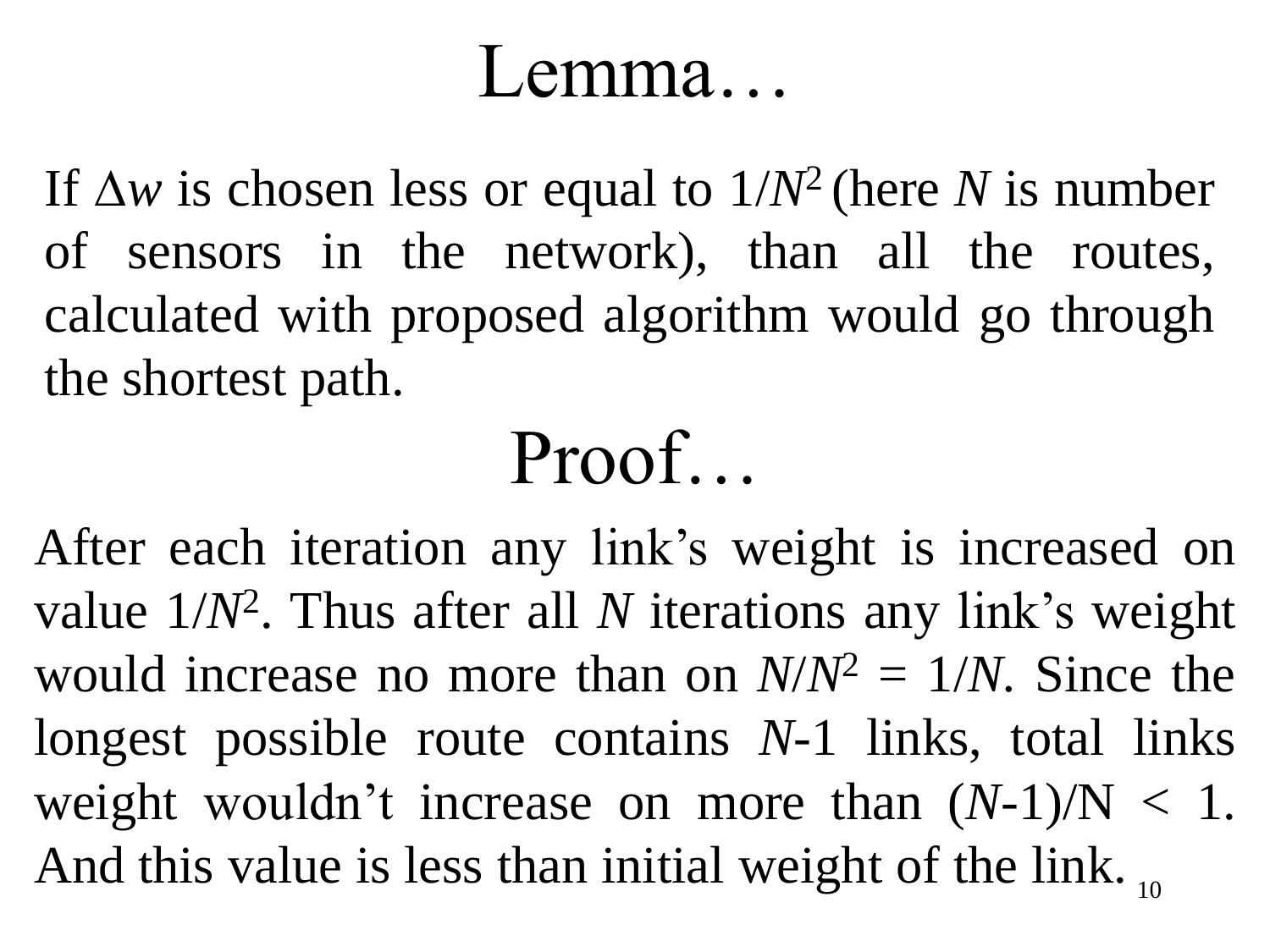### Algorithm pseudocode

$$
\forall w \leftarrow 1
$$
\n
$$
\text{for } k = 1, 2, \cdots N \text{ do}
$$
\n
$$
r_k \leftarrow \text{Dijkstra}(s_k)
$$
\n
$$
\text{for } \forall l_{i,j} \in r_k \text{ do}
$$
\n
$$
w_{i,j} \leftarrow w_{i,j} + 1/N^2
$$
\n
$$
\text{end for}
$$
\nend for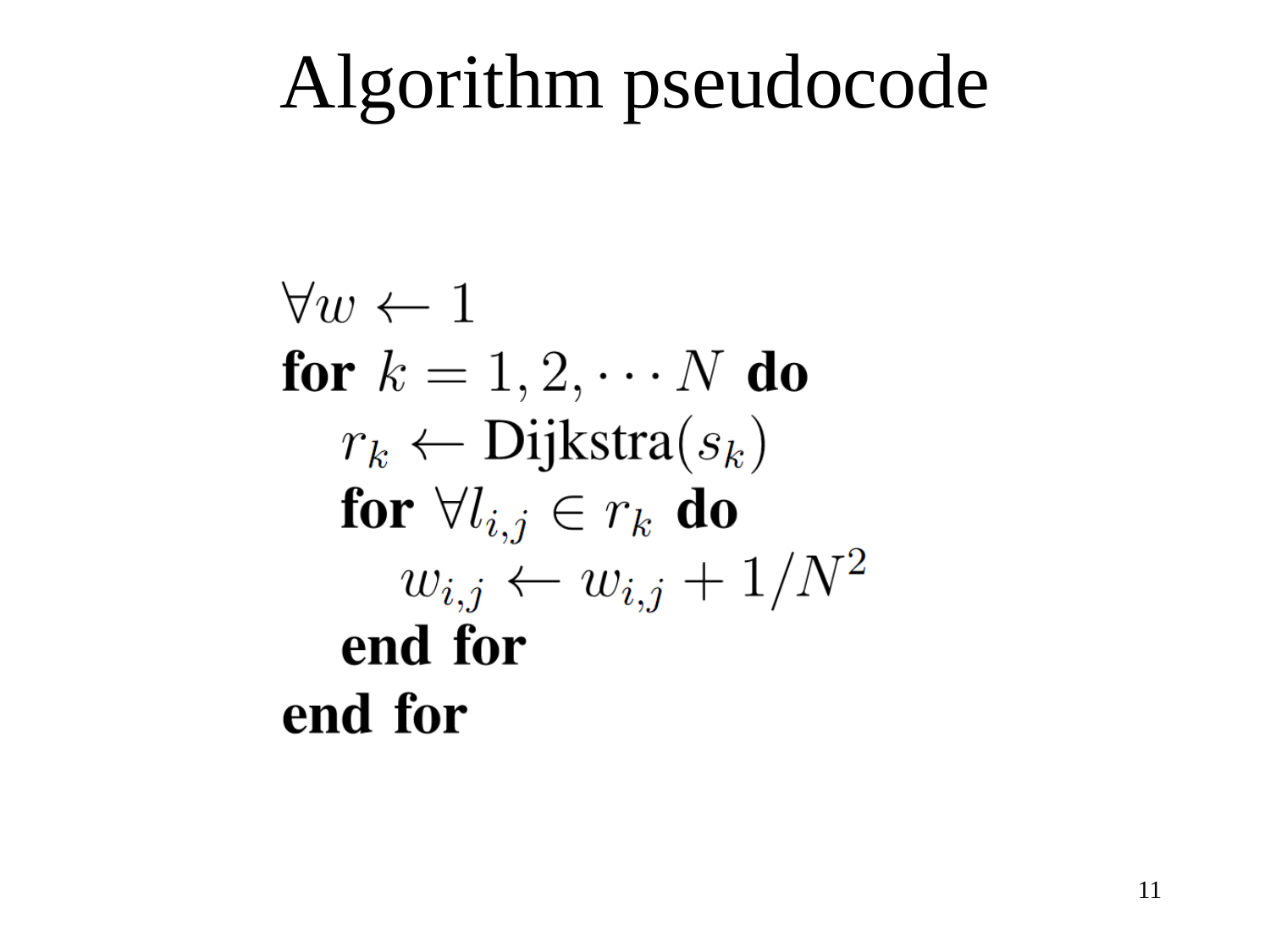## Simulation (1/1)

- 1. Generate random graph of sensor network with given size *N*.
- 2. Calculate the routes by means of CDA and MDA.
- 3. For both cases calculate the collision free duty cycle schedule with any scheduling algorithm.
- 4. Repeat the procedure 1-3 for 10<sup>4</sup> times.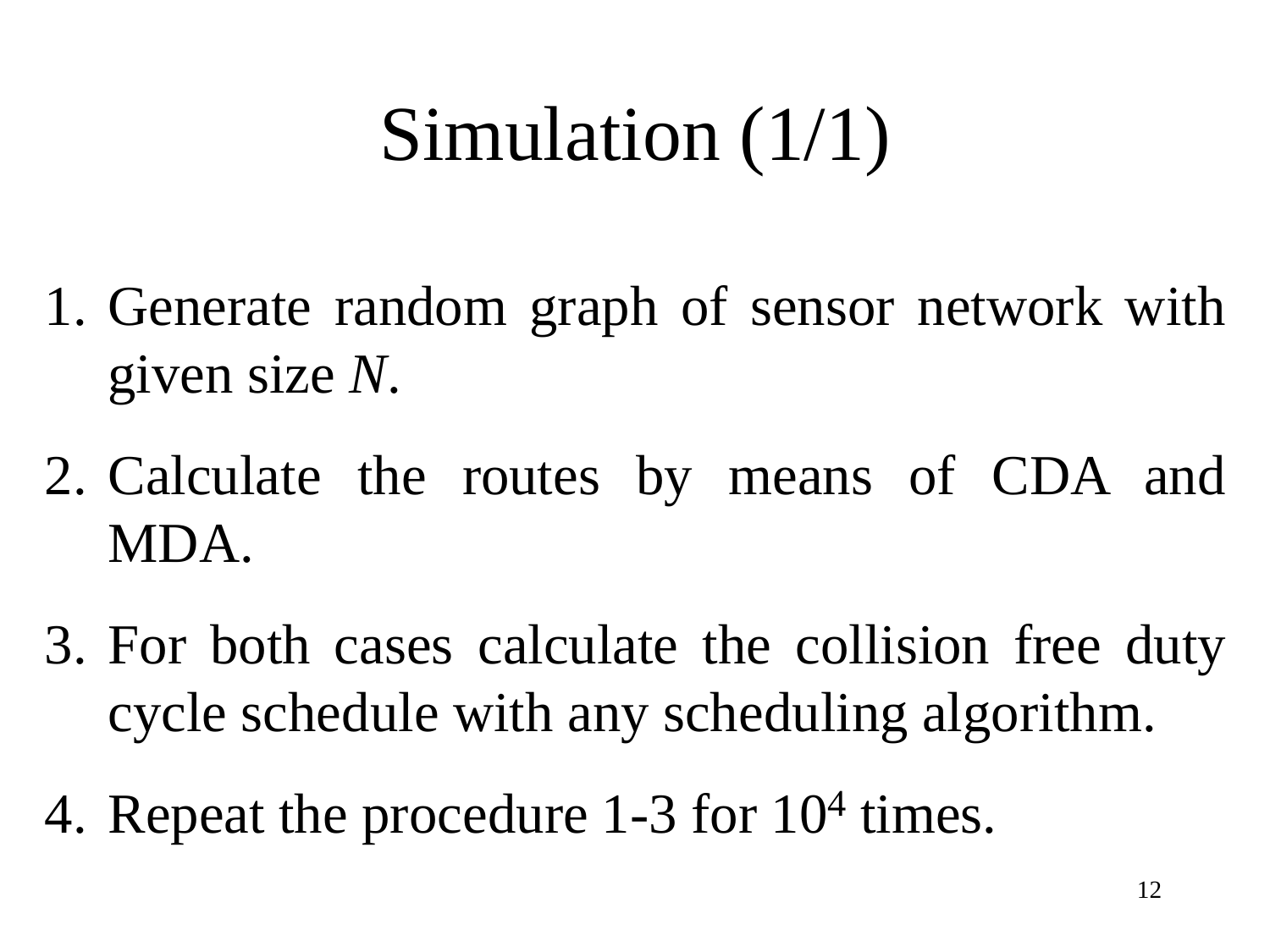### Simulation (1/2)

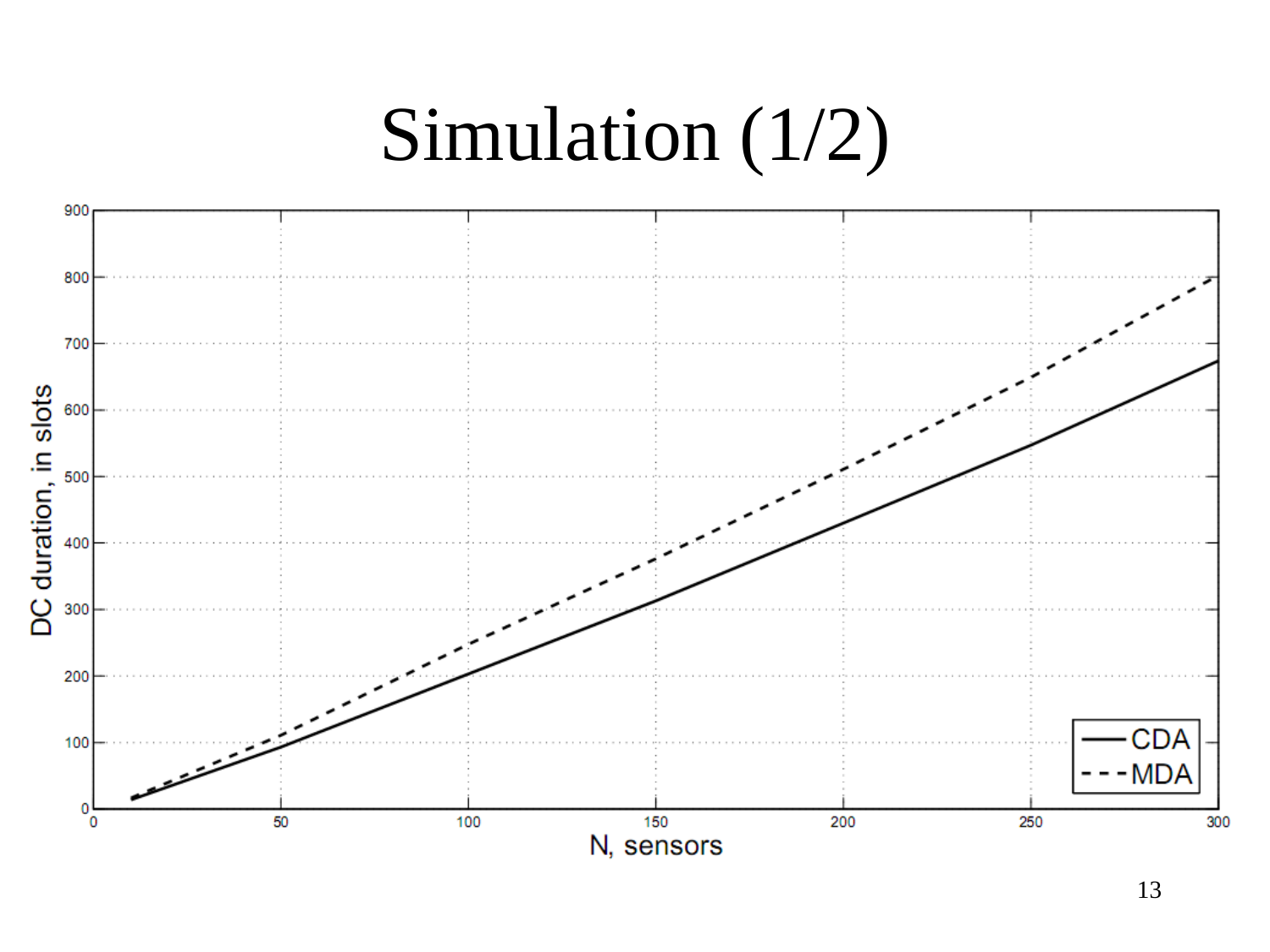## Conclusion

- 1. Proposed algorithm allows traffic load balancing of routes.
- 2. Traffic load balancing performed with proposed algorithm decreases duty-cycle duration approximately on up to 20%.
- 3. Proposed algorithm complexity is low and is polynomial of *N*.